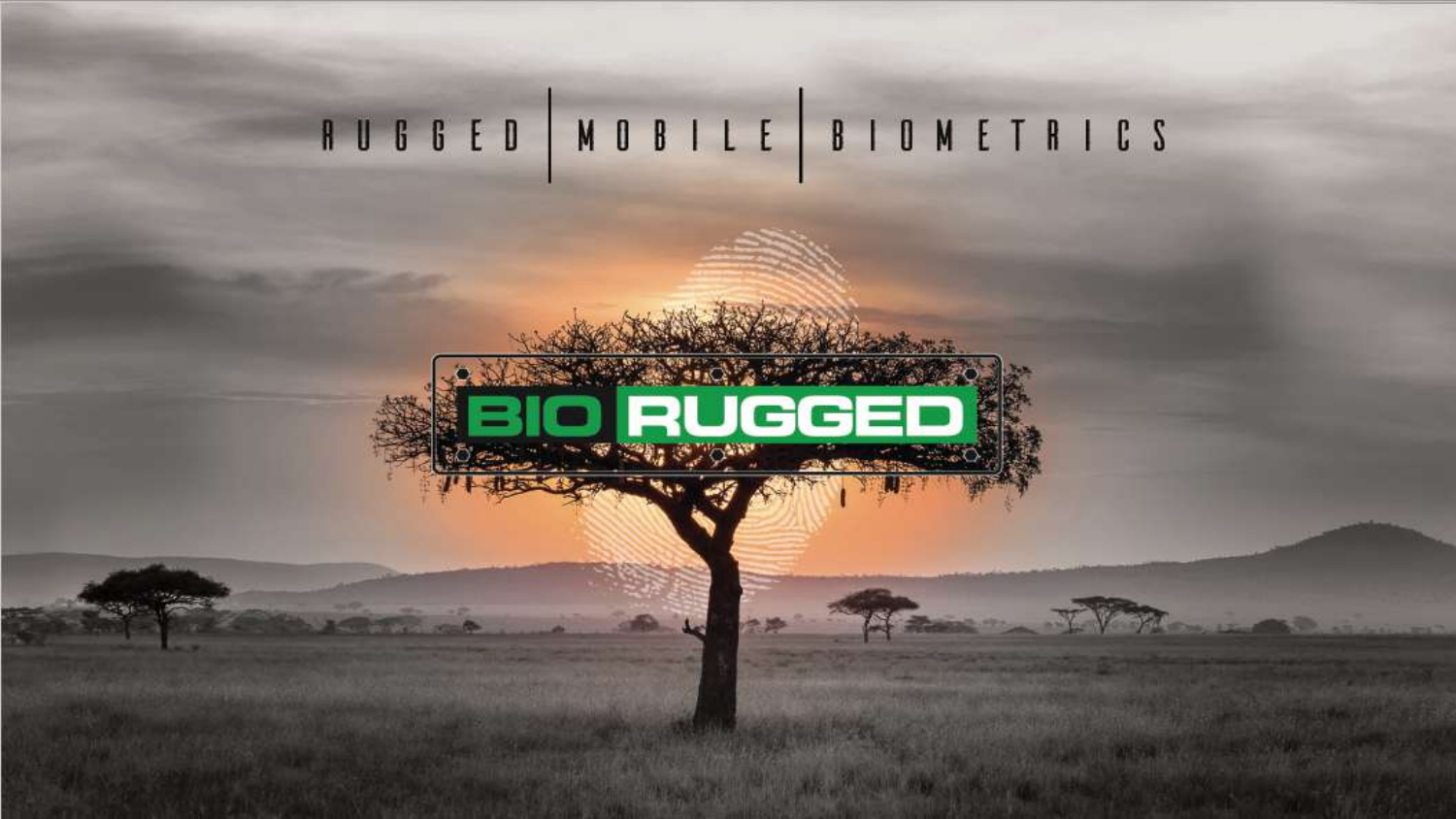# **RUGGE**

## 'Identityless' Africa

- One continent 22% of the overall landmass of the earth
- 55+ sovereign states (depending on your political point of view)
- **1,3 billion people (2017)**
- World Economic Forum, more then 500 Million people in sub-Saharan Africa cannot officially prove their identity
- Africa faces large numbers of people that migrate across border:
	- refugees, fleeing the continent or a specific region
	- people that live a nomadic life
	- illegal migrants into another country to seek employment
	- people that just work "on the other side of a border" every day and return in the evening
- Securing the identity of an individual is almost impossible although many countries try to tackle the problem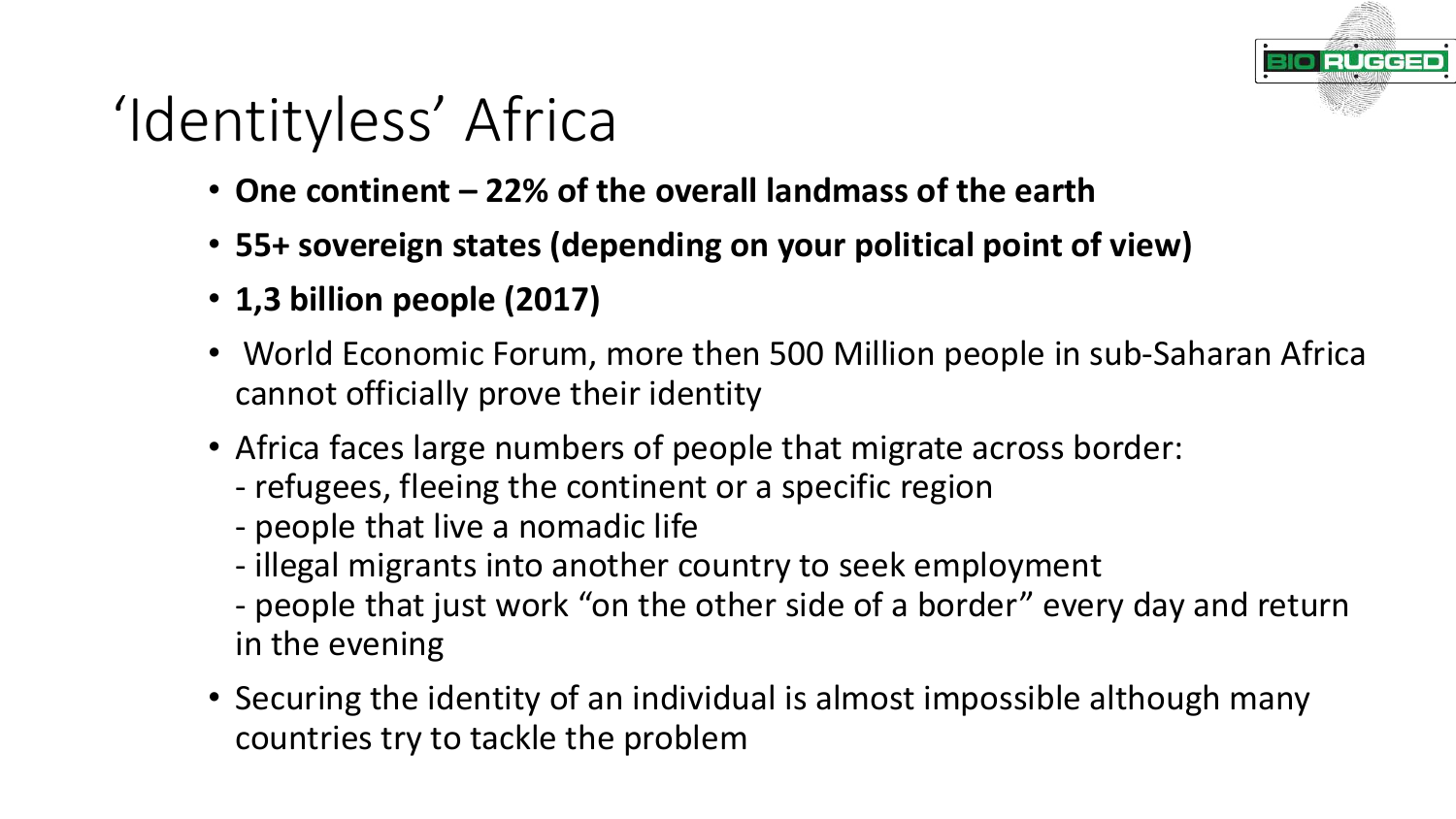

## Classical approach

- **Each country issues an identity card**
- To achieve interoperability the countries try to standardize the cards **(ECOWAS, ICAO compliance)**
- Most countries build up a Biometric directory

### **BUT**

- Strong Biometric authentication requires a complex infrastructure (ICAO)
- The countries don't want or are not allowed to share Biometric information
- ID cards are expensive and most people can't or don't want to pay for them, saturation is low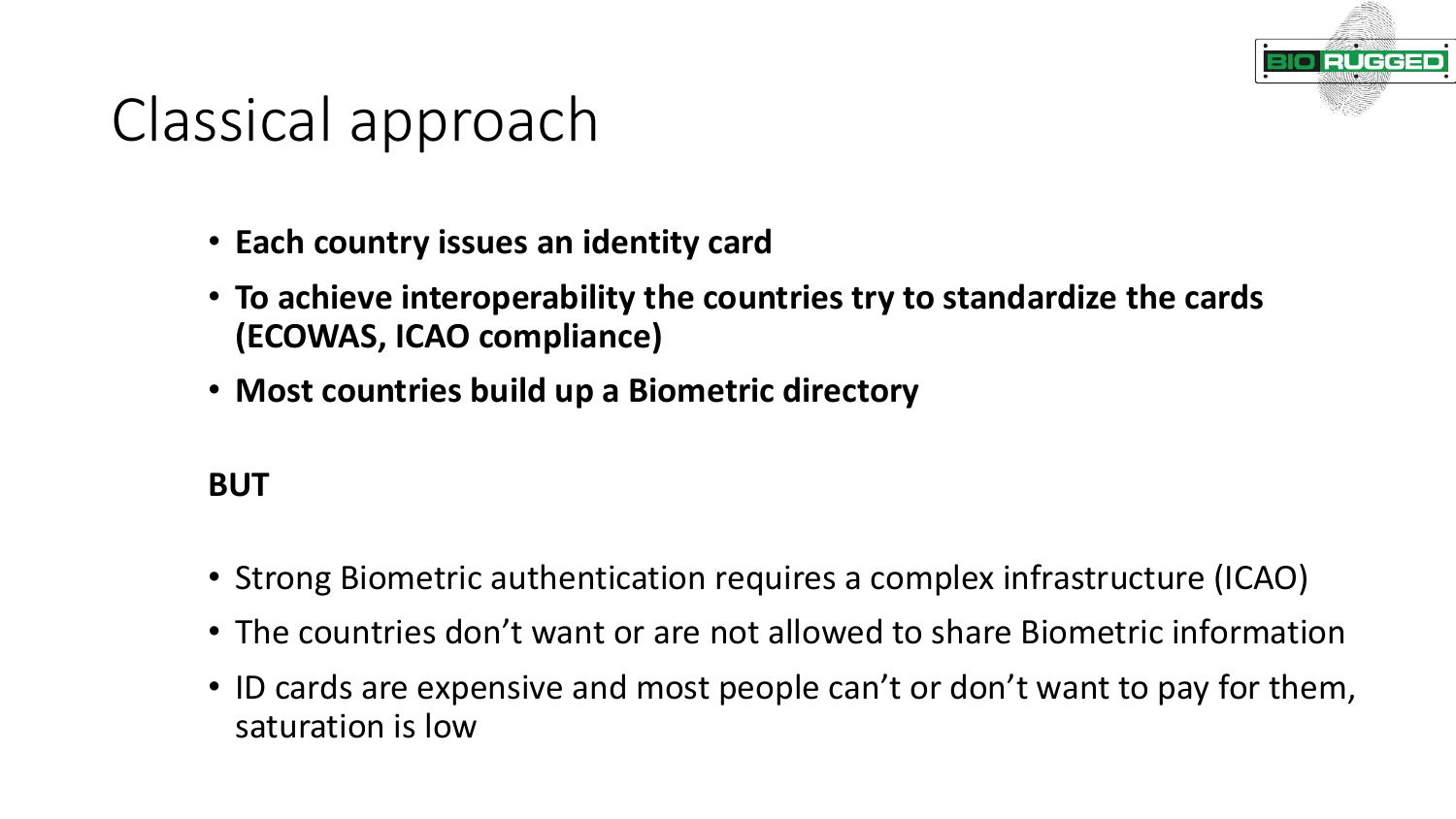

## Looking at India's Aadhar (UID)

- Aadhar a Hindi word which means "Foundation" or "Base" ! It is also called as UID Unique **Identity Project!**
- AADHAAR project started in India in January 2009, **establishing Unique Identity Authority of India (UIDAI)** to register every eligible citizen of India and provide with a Unique Identity Number. The citizen is provided with an AADHAAR Card which is a number that serves as a PoI – proof of identity and PoA – proof of address, anywhere in India.
- Aadhar is used in the administration of a growing range of civil services. Not only is Aadhaar used to verify individuals for government subsidy access and for banking, it's also being considered for more niche applications such as vetting organ donors to disrupt illegal trafficking.
- Authorities now starting to assign Aadhaar numbers to new-borns, a new generation will grow up with their biometrics tied to a huge range of civic activities.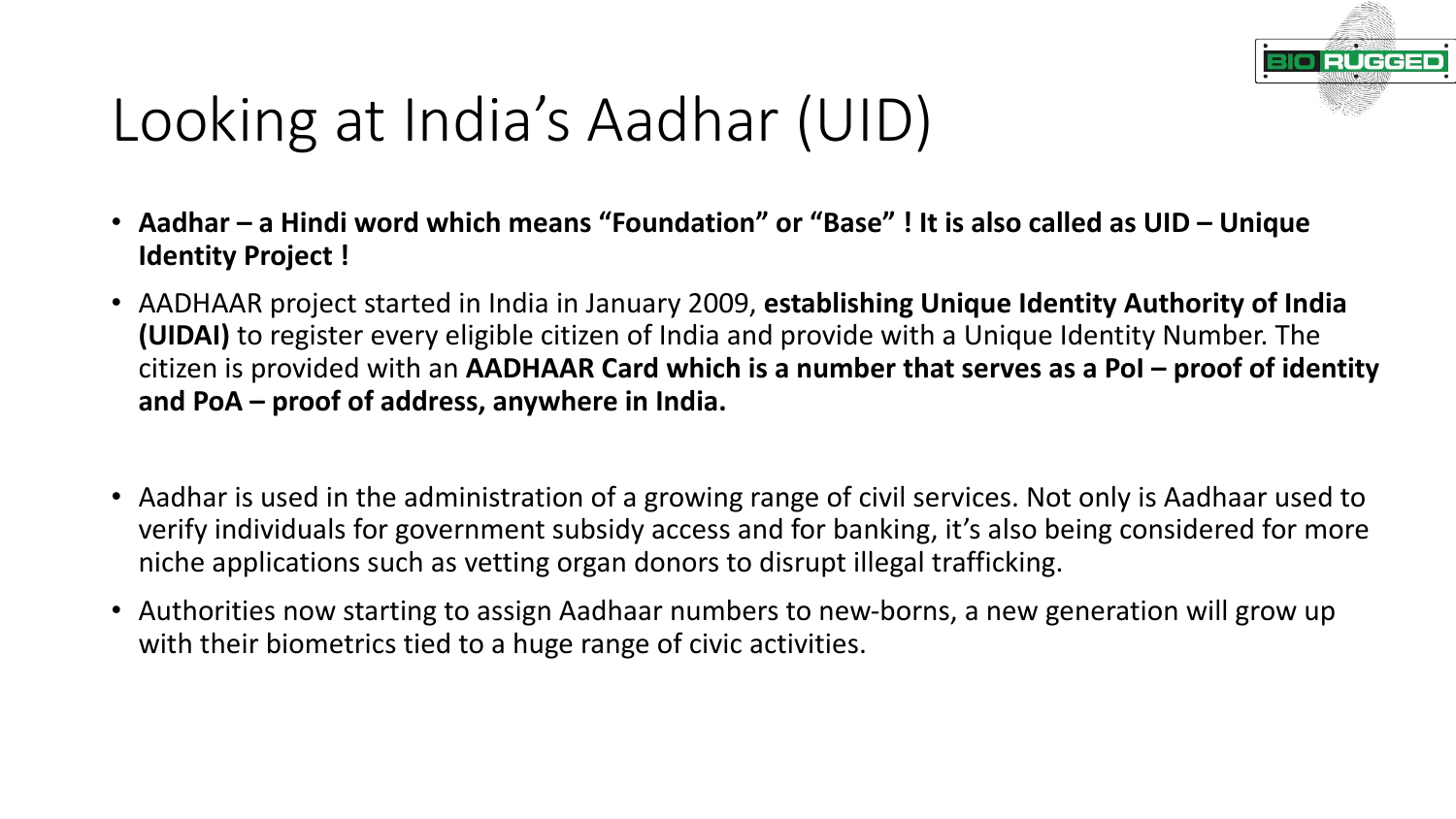

### Authentication Architecture in India

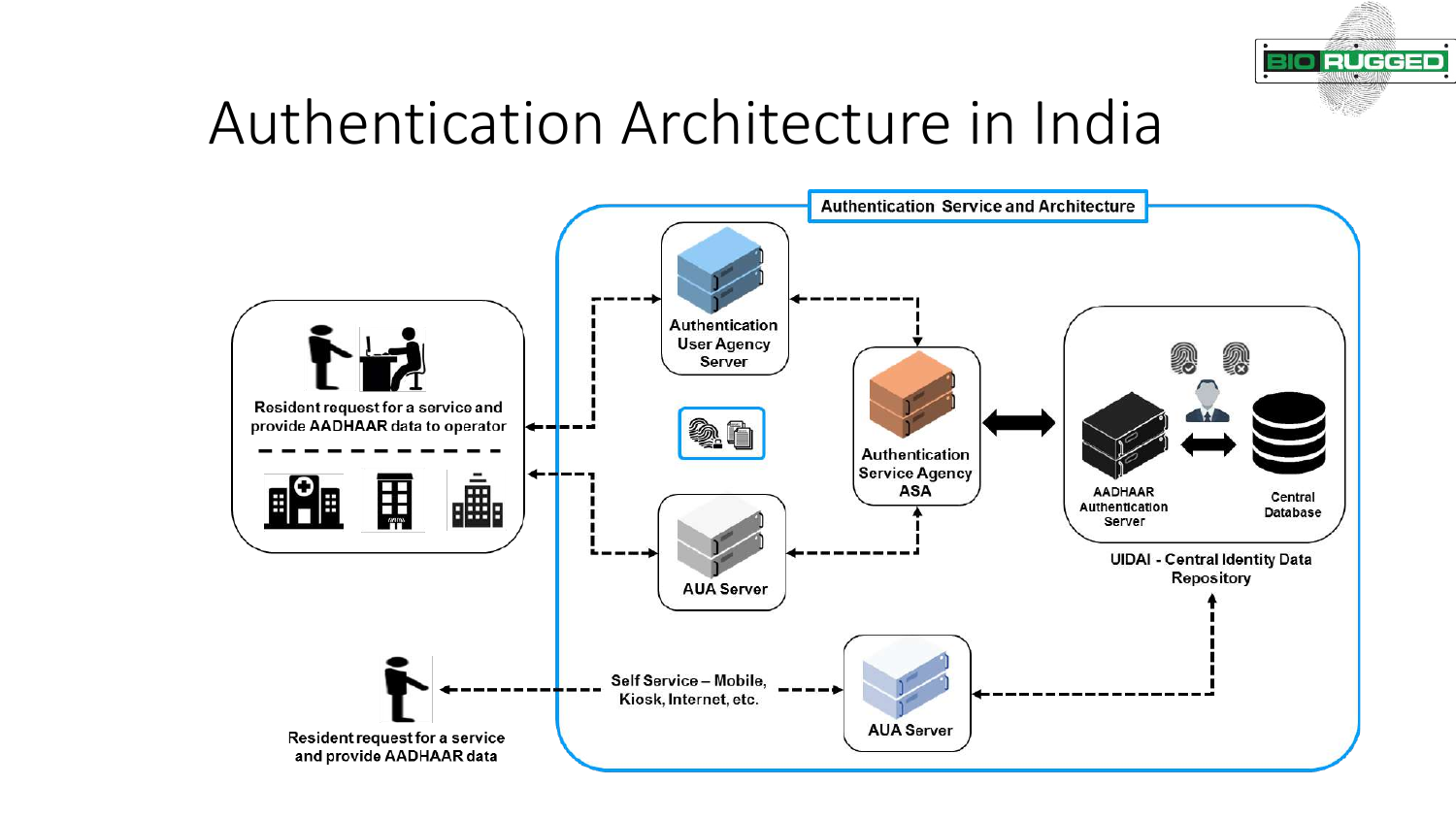

### Looking at India's Aadhar (UID) – Sat, June 15th

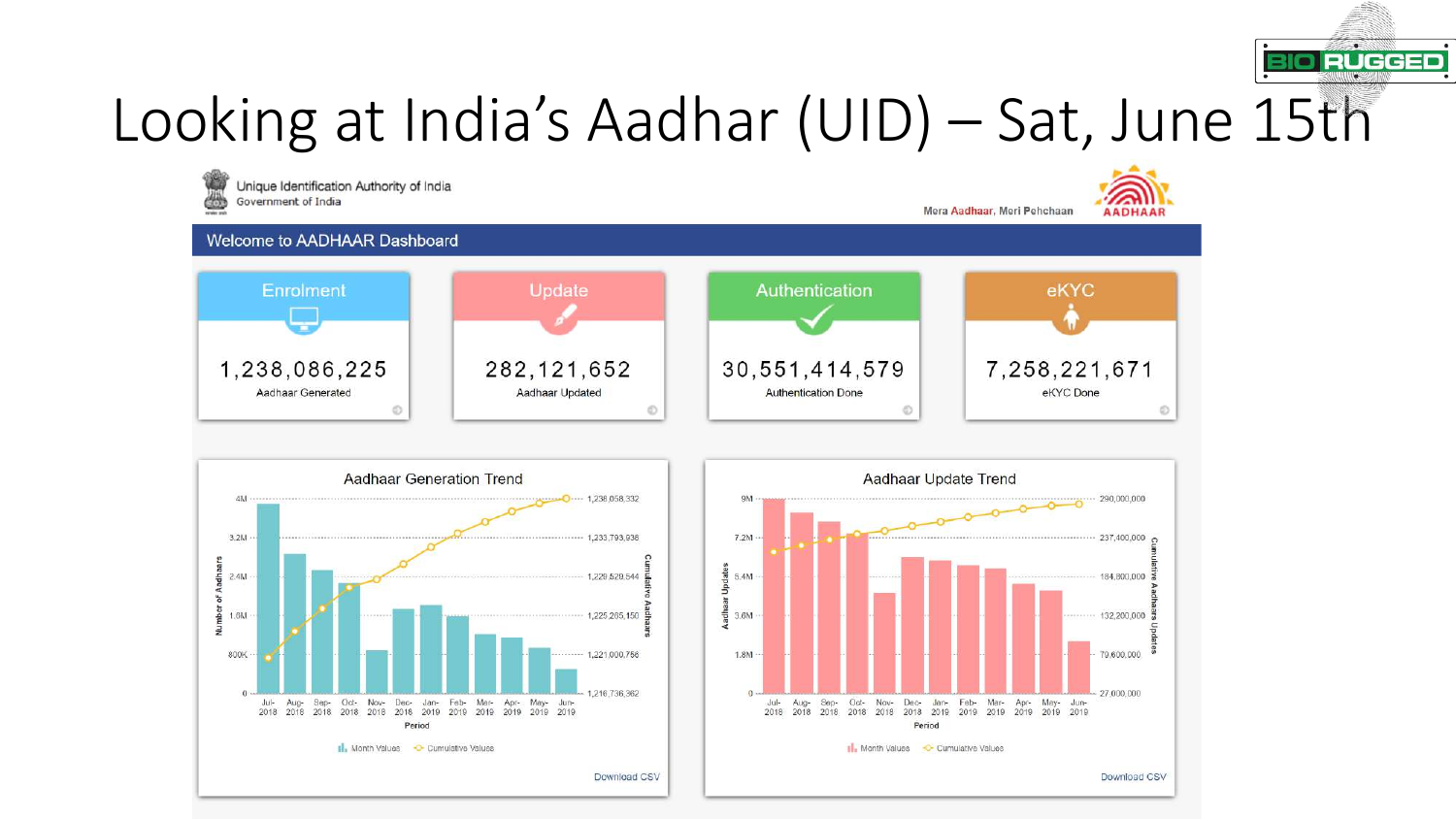

### Generation of AADHAAR Number / UID Number

### The UIDAI has implemented a 12-digit number that meets these **requirements. The salient points are:**

- **Numbers only** no alphabets, since this must be useful across all languages and easily usable on numeric phone keypads.
- First digit may not be 0 or 1. This is reserved for future extensibility.
- Last digit is a checksum digit computed with the Verhoeff algorithm, protects against most simple errors like a single digit change, or transposing of digits.
- Length 11 digits out of 12 (last digit being check digit) allows 80 billion possible numbers – enough to accommodate our population at least for next 100-200 years.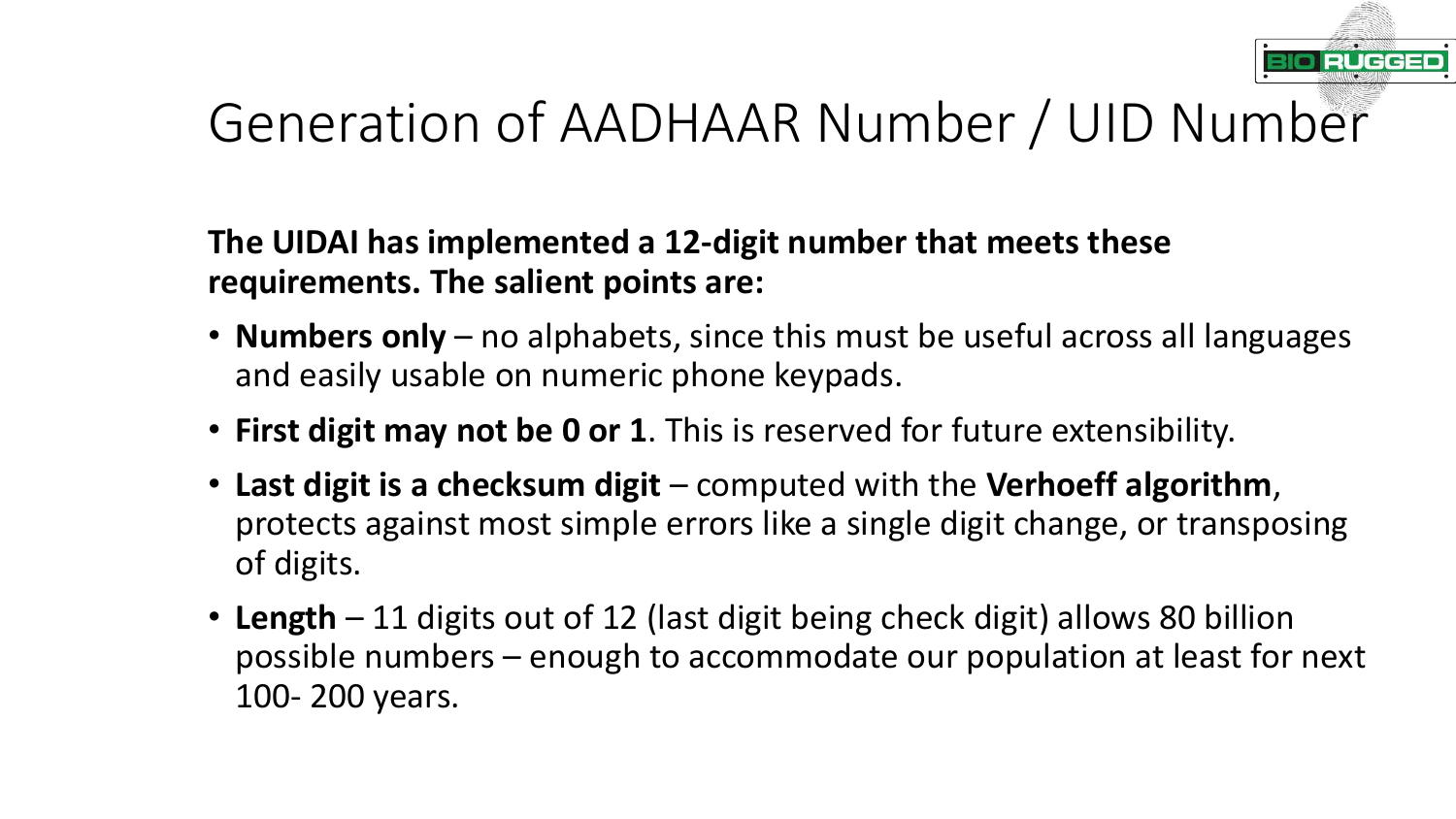

### Bringing UID to Africa - a **Federated All-African UID**

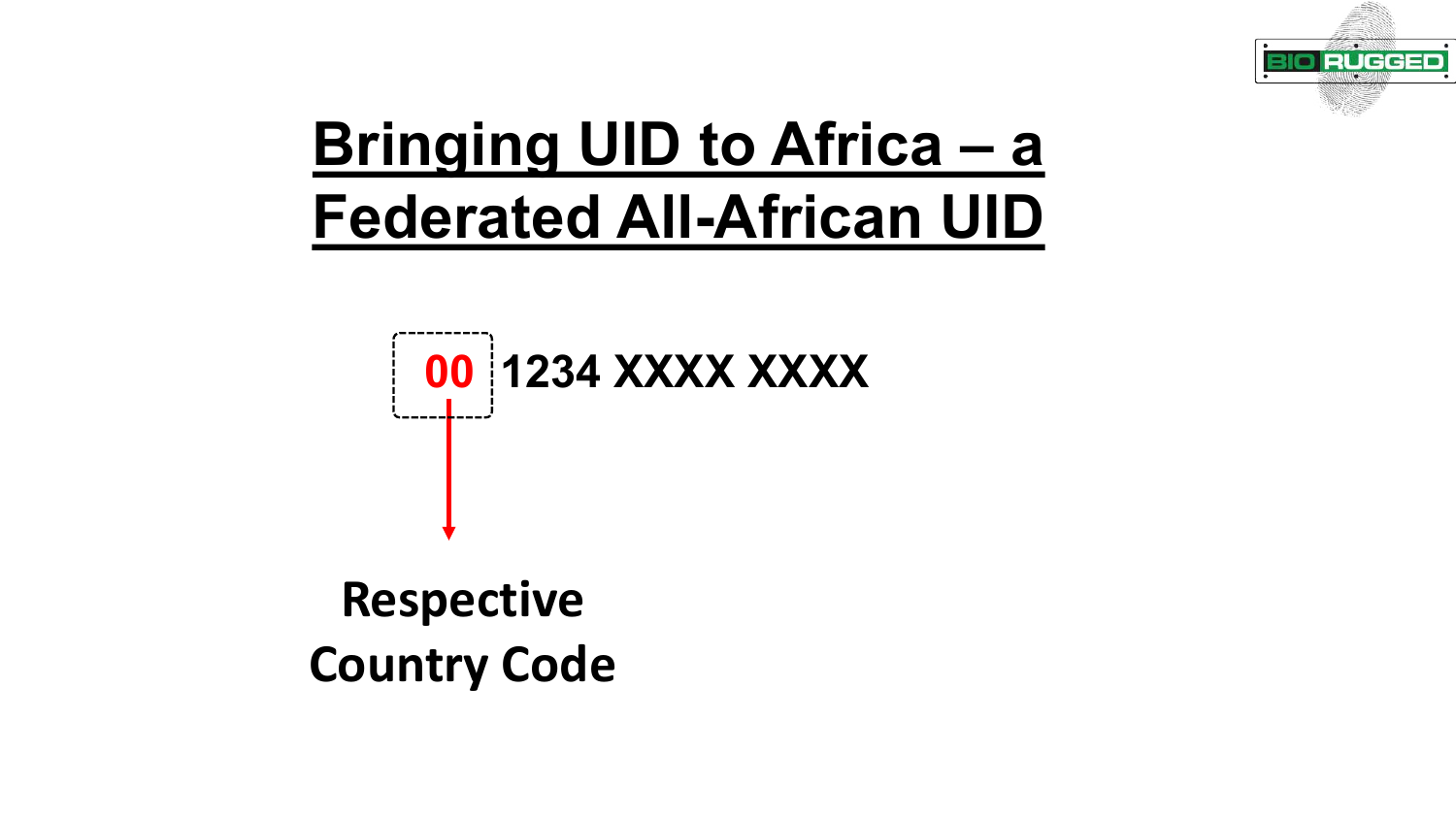

### Federated All-African UID

Africa extends the original by 2 digits – 2 country digits before the 12 digit number:

- Numbers only no alphabets, since this must be useful across all languages and easily usable on numeric phone keypads.
- **First 2 digits identify the country**
- The 3<sup>rd</sup> digit may not be 0 or 1. This is reserved for future extensibility just like UID.
- **Last digit is a checksum digit** computed with the **Verhoeff algorithm**, protects against most simple errors like a single digit change, or transposing of digits.
- **Length** 11 digits out of 12 (last digit being check digit) allows 80 billion possible numbers larger than every African country in the foreseeable future.

Each country enrolls its own people, de-duplicates people and provides them "their" number

- Lower costs no cards required, but giving the full benefits of Identity Assurance.
- **Full control** no country needs to share Biometric information.
- Authentication across borders each country can provide an authentication gateway, based on MINEX III templates and the UID number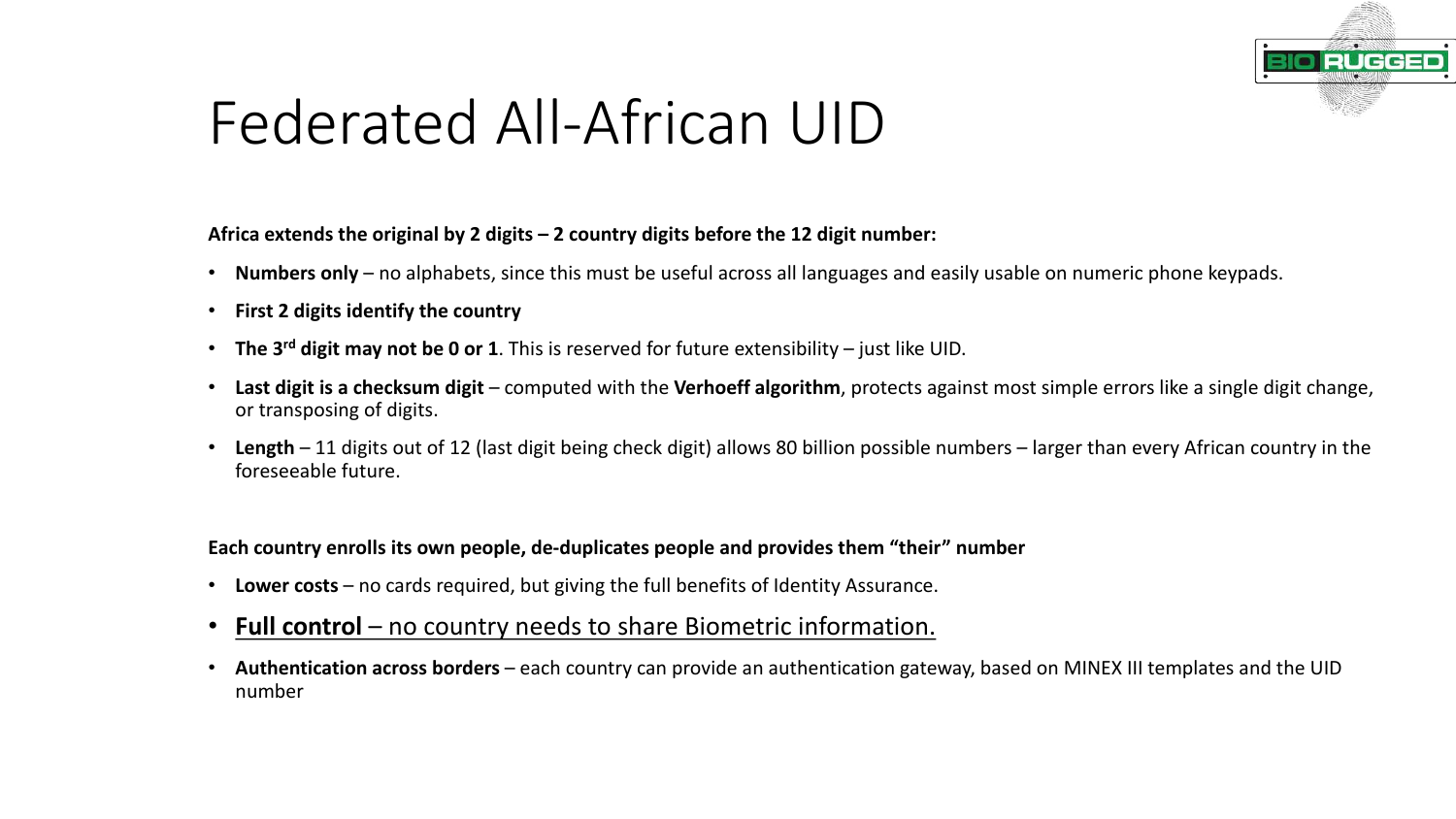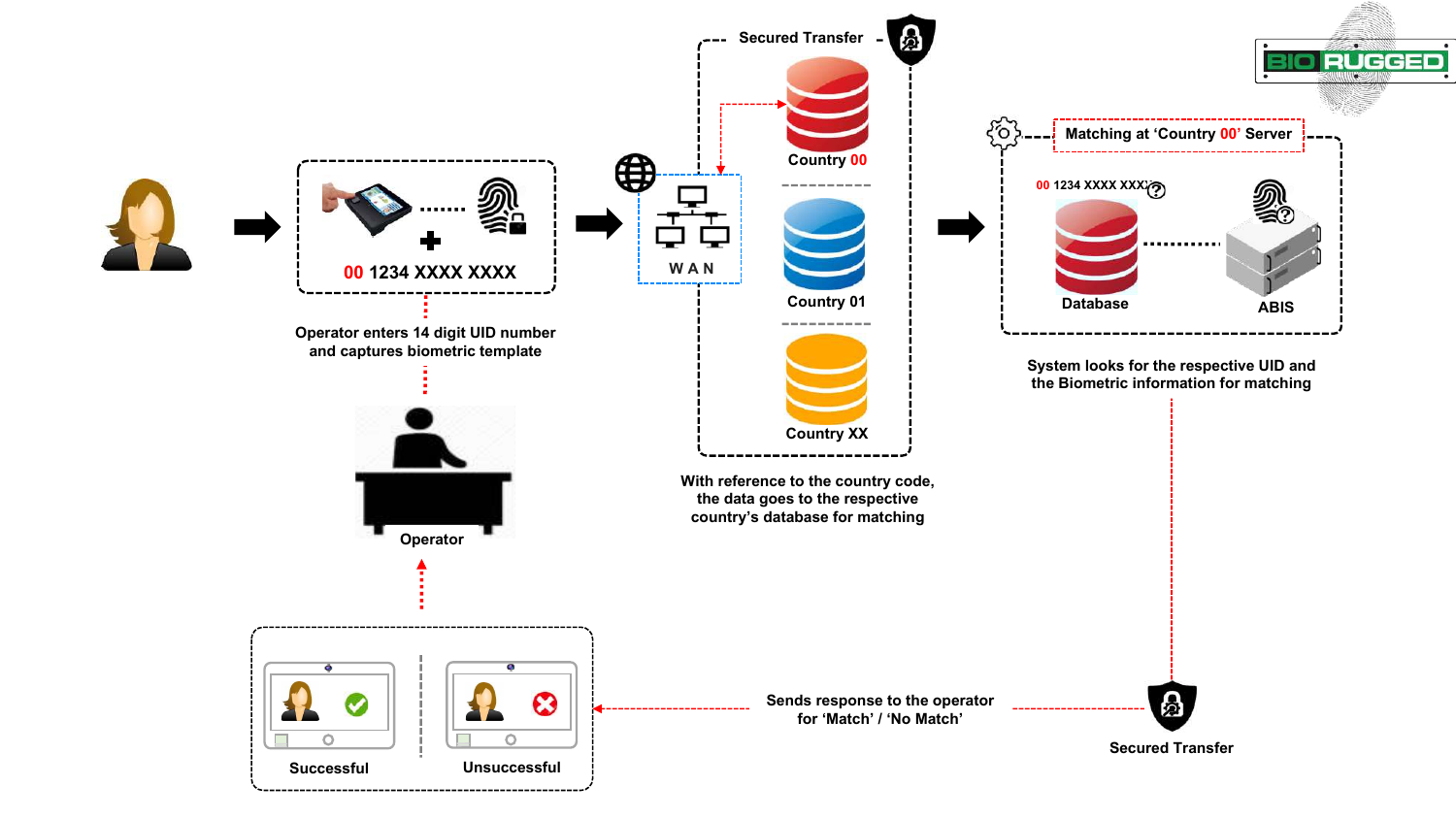

### Federated All-African UID – chances

• **Countries** that have a complete or almost complete directory **can join in easily** by providing and authentication gateway

Many countries could join, with minimal effort, tomorrow. A large initial base can be easily achieved.

• Countries that build up one can **follow the same blueprint** – lower costs and proven **approach**

But it does not force countries to take the same vendor, same material or agree to complex systems

• Countries can take immediate advantage for eKYC, fraud prevention and misuse of social **benefits**

The country will have an immediate, long lasting, positive impact.

The investment is for benefit of the country, the Federated All-African UID is the cherry on top.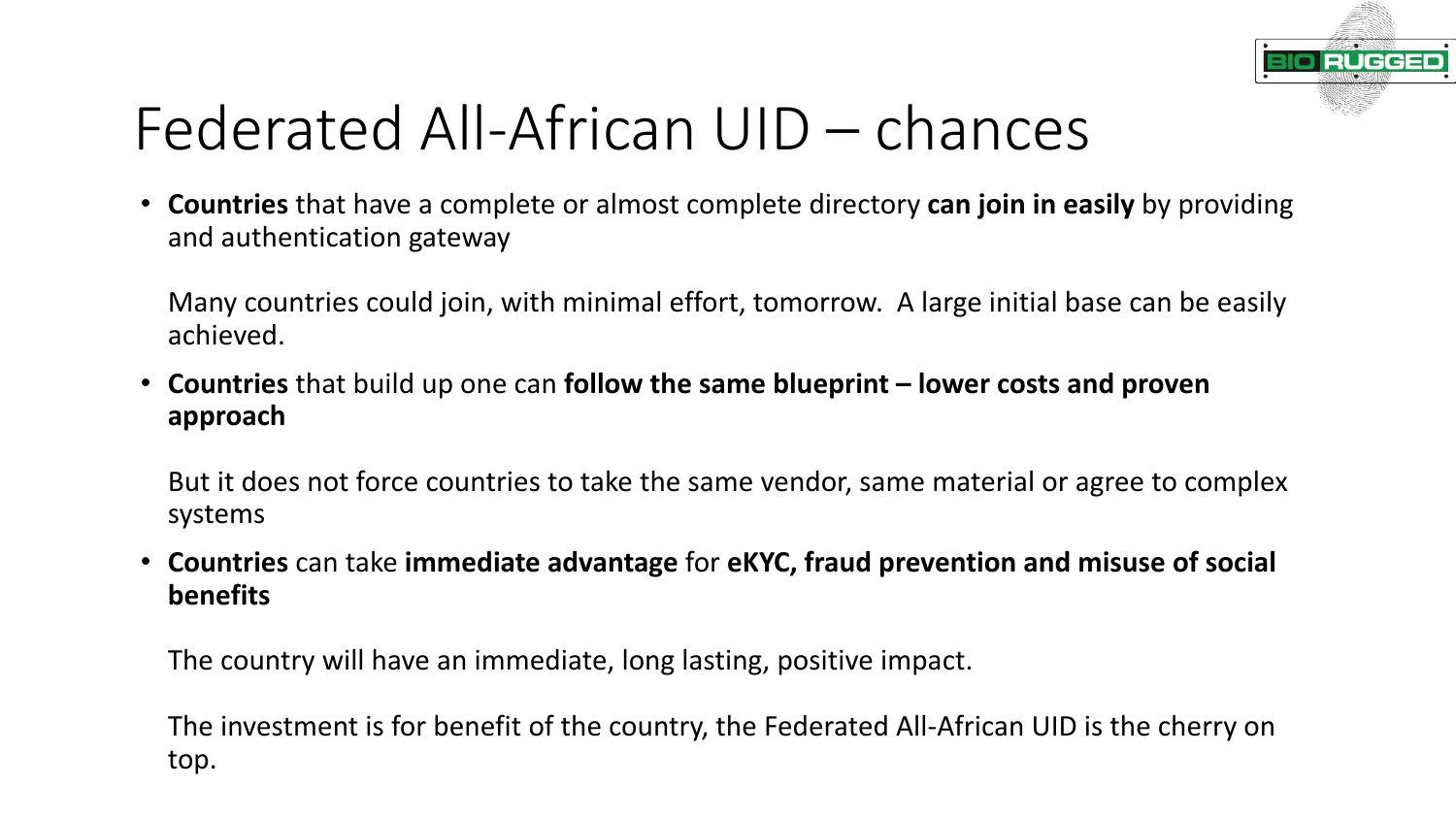

### Federated All-African UID – chances

#### • **NO COUNTRY EXPOSES the data of Citizens**

The system provides a proof of identity without the risk of exposing biographic or biometric data

• The **ID Card** becomes **optional** lowering the investment

A citizen of a country that participates would (theoretically) only need a passport to travel to non-participating countries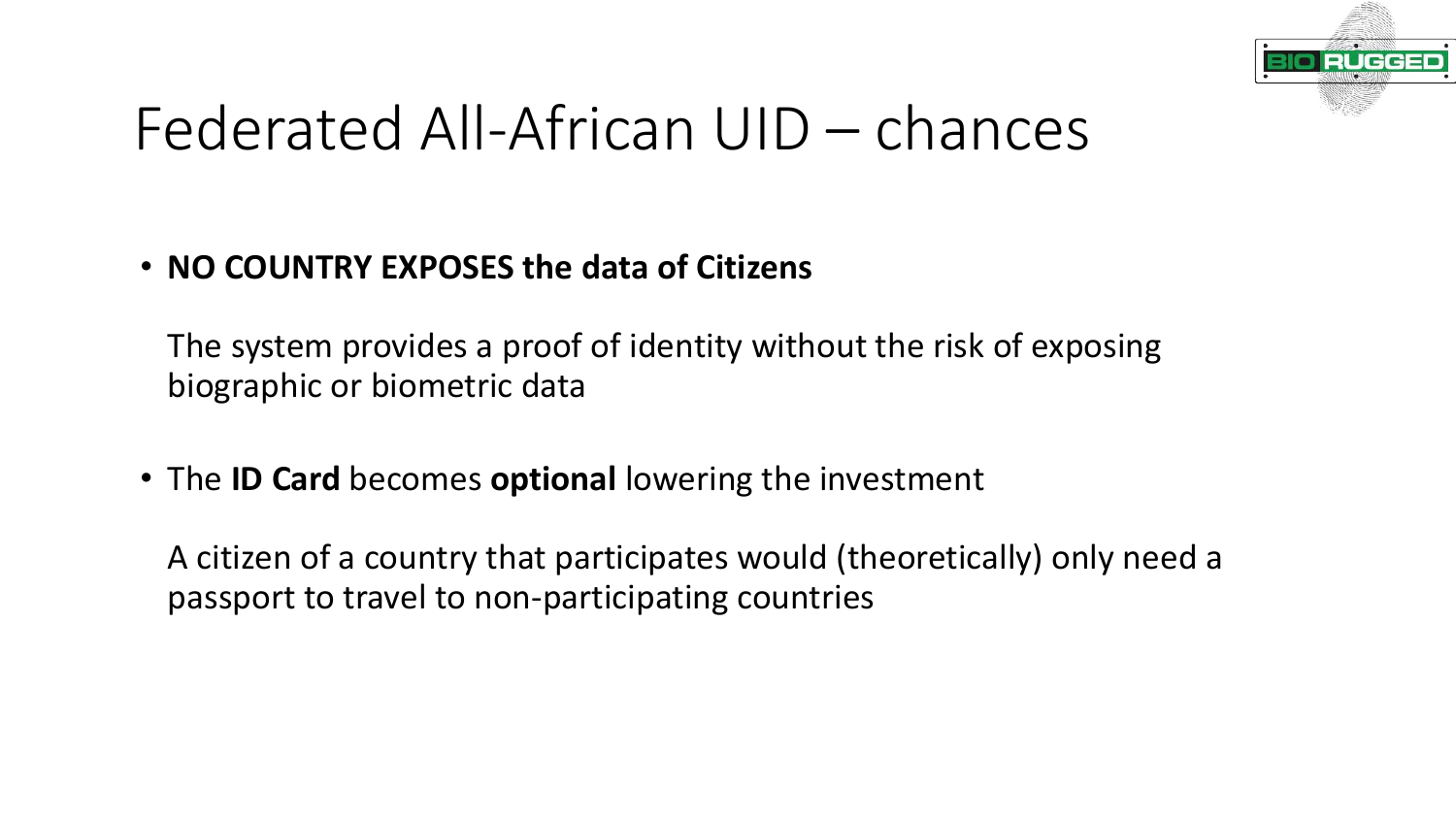

### Federated All-African UID – chances

• **Identities** can be proven **across border** – easy interoperability

The system requires a minimal agreement on the data being exchanged – like UID number and MINEX III template and base encryption model

• Each investment in the mobile **infrastructure** will extend the reach

To get more authentication points only access to the mobile network is necessary

• A verifiable transaction ID would make a simple digital signature possible in Africa

If the Yes/No answer of the countries UID system is combined with a verifiable transaction ID Africa would leap-frog many initiatives and could proof presence of a citizen at an authentication point in another country

The UID system can cater for 1,3 Billion people and more.

#### **India has proven it working - Now it is up to Africa to take it to the next level!**